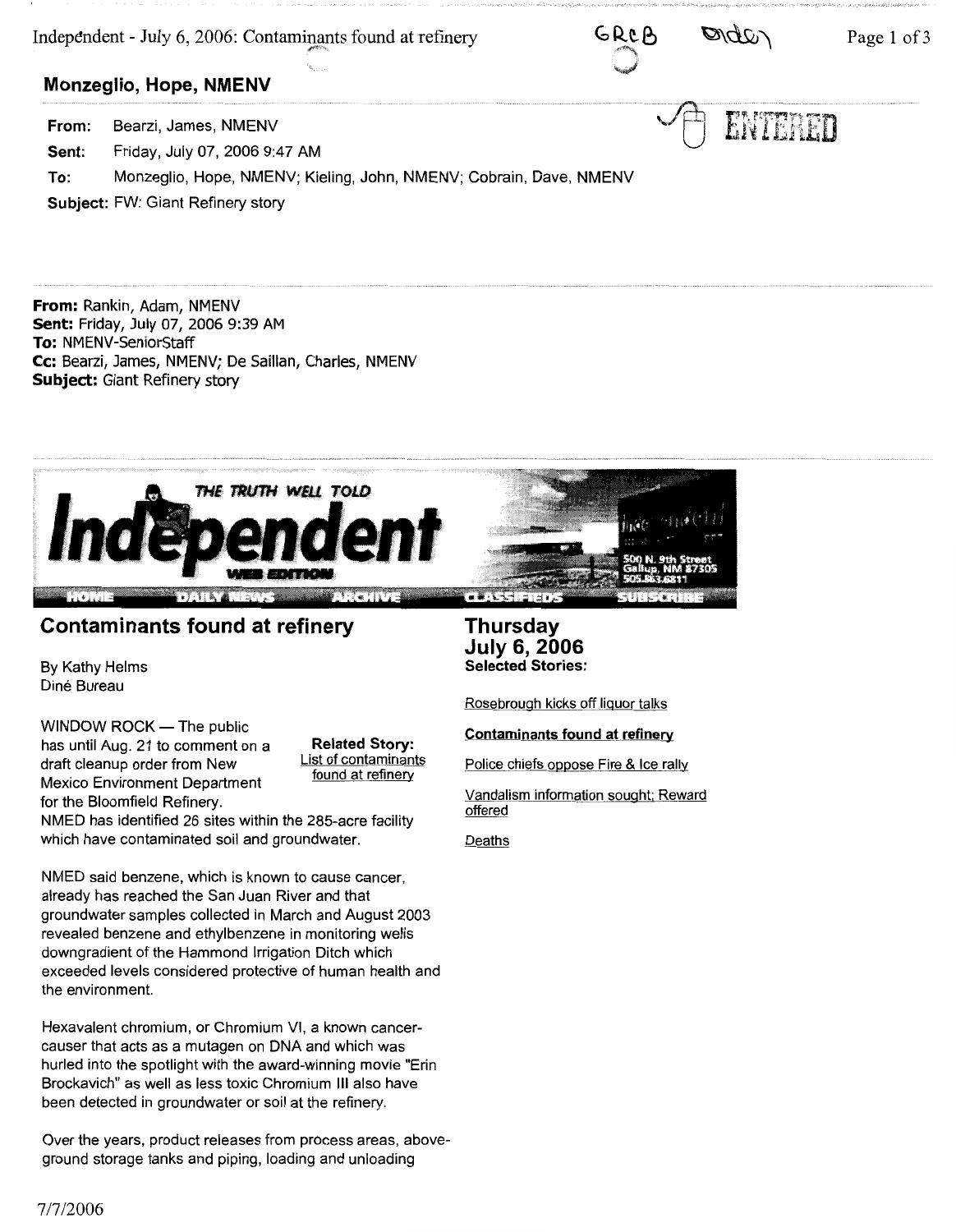### Independent - July 6, 2006: Contaminants found at refinery

*F'* 

areas, waste storage, disposal areas, and .. , ,ers have resulted in contamination from a number of cancer-causing chemicals. No public drinking water supplies have been affected by the contamination, based on monitoring results, NMED said.

The Lee Acres Water Users Association, which supplies surrounding communities with drinking water, has a water supply intake located about 1/4-mile to 1/2-mile downstream of the facility.

Hazardous constituents found at the Bloomfield facility include organic contaminants such as benzene, toluene, ethylbenzene and xylenes (BTEX); metals such as chromium, mercury, arsenic, barium, copper, lead, cadmium, manganese, selenium and zinc; volatile organic compounds and semi-volatile organic compounds including polynuclear aromatic hydrocarbons (PAHs), among others.

Most contaminants detected beneath the facility are in the northwest portion of the refinery and consist primarily of xylenes, gasoline-range hydrocarbons, diesel-range hydrocarbons, and separate phase hydrocarbons.

Surface water, groundwater and soil all have been affected to varying degrees by the release of contaminants from the facility, which is located on the south side of the San Juan River and the Hammond Irrigation Ditch and situated on a bluff about 120 feet above the river.

NMED's draft order is divided into 11 sections and contains investigation and cleanup requirements for the pollution and a schedule to implement cleanup requirements.

The crude oil refining facility, owned by San Juan Refining Co. and operated by Giant Industries Arizona Inc., has been in operation since the late 1950s as a crude topping unit and currently has a refining capacity of 18,000 barrels per day. The main source of crude oil supply comes from the Four Corners area and is transported to the facility by pipeline or tanker truck.

Running southwest through the center of the facility are four utility pipelines operated by El Paso Natural Gas, Conoco-Phillips, Enterprise and Giant. The Enterprise and Giant pipelines currently are not in service, according to NMED.

Groundwater at the site ranges from 6 to 40 feet below ground surface and generally flows northwest toward Hammond Ditch and the San Juan River. The portion of the San Juan in the vicinity of the Bloomfield Refinery is part of the Upper Colorado River Basin, which contains four species of fish on the federal endangered species list.

In order to maintain a target base flow through the endangered fish critical habitat reach of the San Juan, from Farmington to Lake Powell, the Bureau of Reclamation announced June 23 that it was increasing releases from Navajo Reservoir, beginning June 27, due to declining river

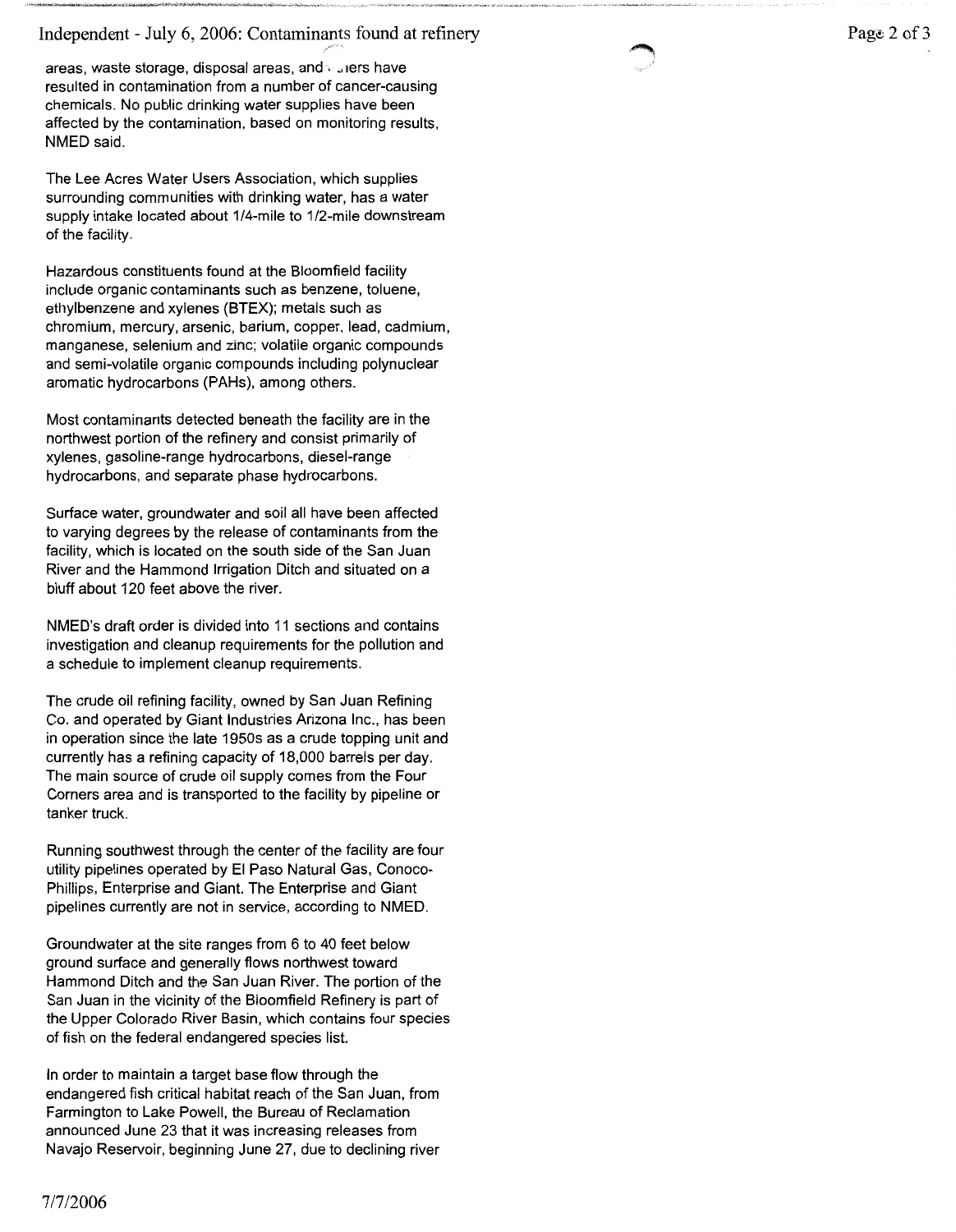Independent - July 6, 2006: Contaminants found at refinery

flows in the San Juan Basin.

BOR said the increase ranges from 100 cubic feet per second to 300 cfs, bringing the total release from 600 cfs to 800 cfs. The San Juan River Basin Recovery Implementation Program recommends a target base flow of 500 cfs through the critical habitat area.

The draft order is available locally at the Bloomfield Public Library, 333 S. First St., or view it online at the NMED Hazardous Waste Bureau

#### **On the Web**

www.nmenv.state.nm.us/HWB/grcbperm.html under Draft Order.

#### I **Home I Daily News I Archive I Subscribe** I

All contents property of the Gallup Independent. Any duplication or republication requires consent of the Gallup Independent. Please send the Gallup Independent feedback on this website and the paper in general. Send questions or comments to gallpind@cia-g.com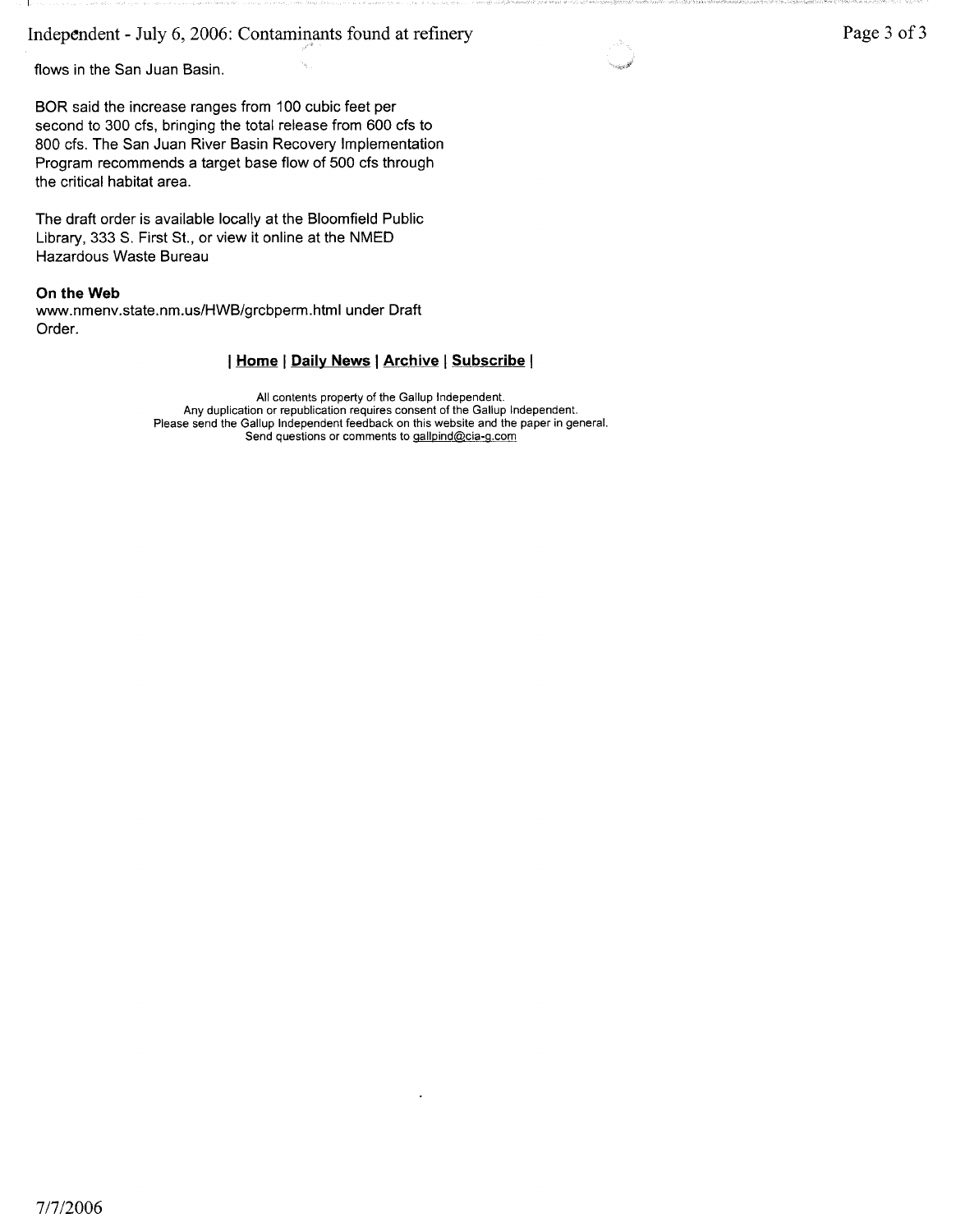





# **List of contaminants found at refinery**

By Kathy Helms Dine Bureau

 $WINDOW$  ROCK  $-$  The contaminants listed below have been found in groundwater or soil at the Bloomfield Refinery. The contaminants are toxic, known to cause cancer or noticeably increase the frequency of mutations, and can cause the malformation of human fetuses. Many are toxic to aquatic life.

**Comments?**  To submit comments on the Giant Bloomfield draft order, or to request a public hearing, contact: John E. Kieling, program manager; Hazardous Waste Bureau, New Mexico Environment Department, 2905 Rodeo Park Drive East, Building 1, Santa Fe, N.M. 87505- 6303; Ref: Giant Refining Company, Bloomfield Refinery Order; email: john.kieling@ state.nm.us

Contaminants of concern:

- **EX Arsenic. Known to produce** cancer. Human exposure is through inhalation and ingestion. Health effects from ingesting low levels include stomach and intestine irritation, nausea, vomiting, and diarrhea, a decreased production of red and white blood cells and occurrence of skin and organ cancers.
- Barium. Ingestion of high levels of barium compounds over the short term has resulted in difficulties in breathing, increased blood pressure, changes in heart rhythm, stomach irritation, brain swelling, muscle weakness, and damage to the liver, kidney, heart and spleen.
- Benzene. Known to produce cancer, benzene exposure can cause blood diseases and leukemia. It is also a skin irritant.
- Cadmium. This element can cause kidney damage through ingestion and inhalation. Linked to damage to the intestinal tract through ingestion and damage to the lungs through inhalation, it is also known to be a probable human cancer-producer. Long-term exposure to lower levels in air, food and water leads to a buildup in the kidneys and possible kidney disease. Other long-term effects are lung damage and fragile bones.
- Chromium III. This material has caused reduced liver and spleen weights in animals and allergic contact dermatitis in exposed workers. Chromium Ill is much less toxic than chromium VI.

## **Thursday July 6, 2006 Selected Stories:**

Rosebrough kicks off liquor talks

Contaminants found at refinery

Police chiefs oppose Fire & Ice rally

Vandalism information sought: Reward offered

Deaths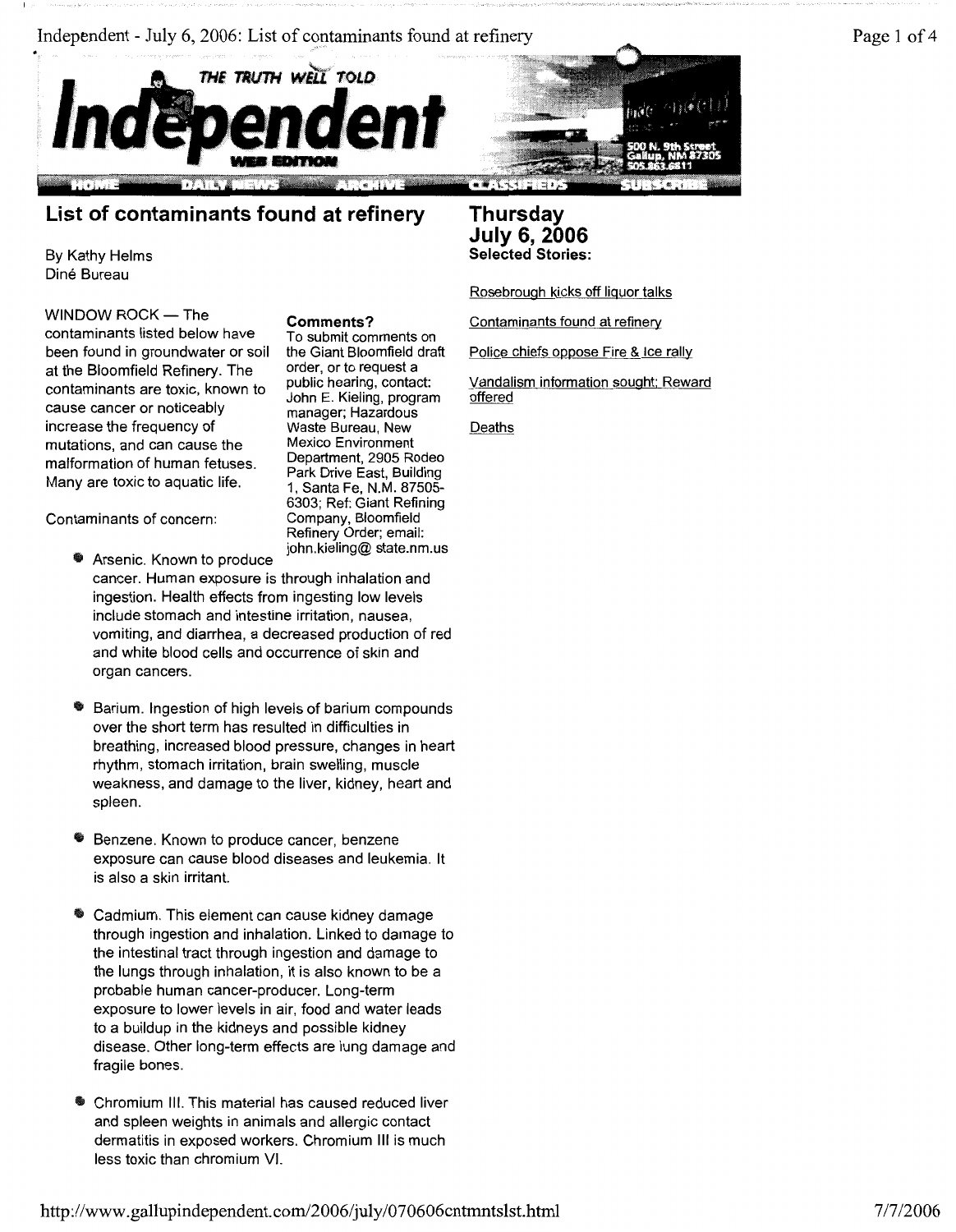Independent - July 6, 2006: List of contaminants found at refinery

- Chromium VI. Inhaled, chromium VI is a carcinogen (cancer-producer) that acts as a mutagen on DNA. Breathing high levels of chromium VI can cause nosebleeds, and ulcers and holes in the nasal septum. Ingesting large amounts can cause stomach upsets and ulcers, convulsions, kidney and liver damage, and even death. Skin contact can cause skin ulcers.
- Copper. Ingesting high levels may cause nausea, vomiting and diarrhea. It also may cause liver and kidney damage in children and adults. Animals exposed to copper in drinking water or food showed liver and kidney damage.
- Ethylbenzene. Exposure occurs mostly through inhalation and can cause dizziness, irritation to the skin, eye and upper respiratory tract, and is potentially toxic to the central nervous system.
- Lead. This element adversely affects the central nervous system in children. It can lead to kidney and reproductive system damage. The effects are the same, whether lead is inhaled or swallowed. Lead may cause anemia and can damage the male reproductive system.
- Gasoline. This product contains benzene, toluene, ethylbenzene and xylenes, all of which are toxic. Some major components of gasoline have the potential to bioaccumulate, or build up over time.
- Manganese. Inhalation of high concentrations causes profound neurological dysfunction in humans; exposure to lower levels may decrease neurological performance, such as eye-hand coordination and motor skills. Inhalation can lead to lung inflammation that may cause coughing, bronchitis, pneumonia, or decreased lung function. Decreased fertility, impotence and abnormal sperm also have been observed in male humans. Altered brain enzyme function seen in test animals.
- Mercury. Inorganic and methylated mercury adversely affect the nervous system. Methylmercury and metallic mercury vapors are more harmful than other forms because more mercury in these forms reaches the brain. Exposure to high levels of metallic, inorganic, or organic mercury can permanently damage the brain, kidneys, as well as development of human fetuses.
- MTBE (Methy Tertiary-Butyl Ether). Little data is available on known health effects for humans drinking MTBE-contaminated water; however, animal tests have demonstrated cancer at high levels of exposure through inhalation or ingestion. MTBE, which travels quickly in water, has been found in a majority of

# Page 2 of 4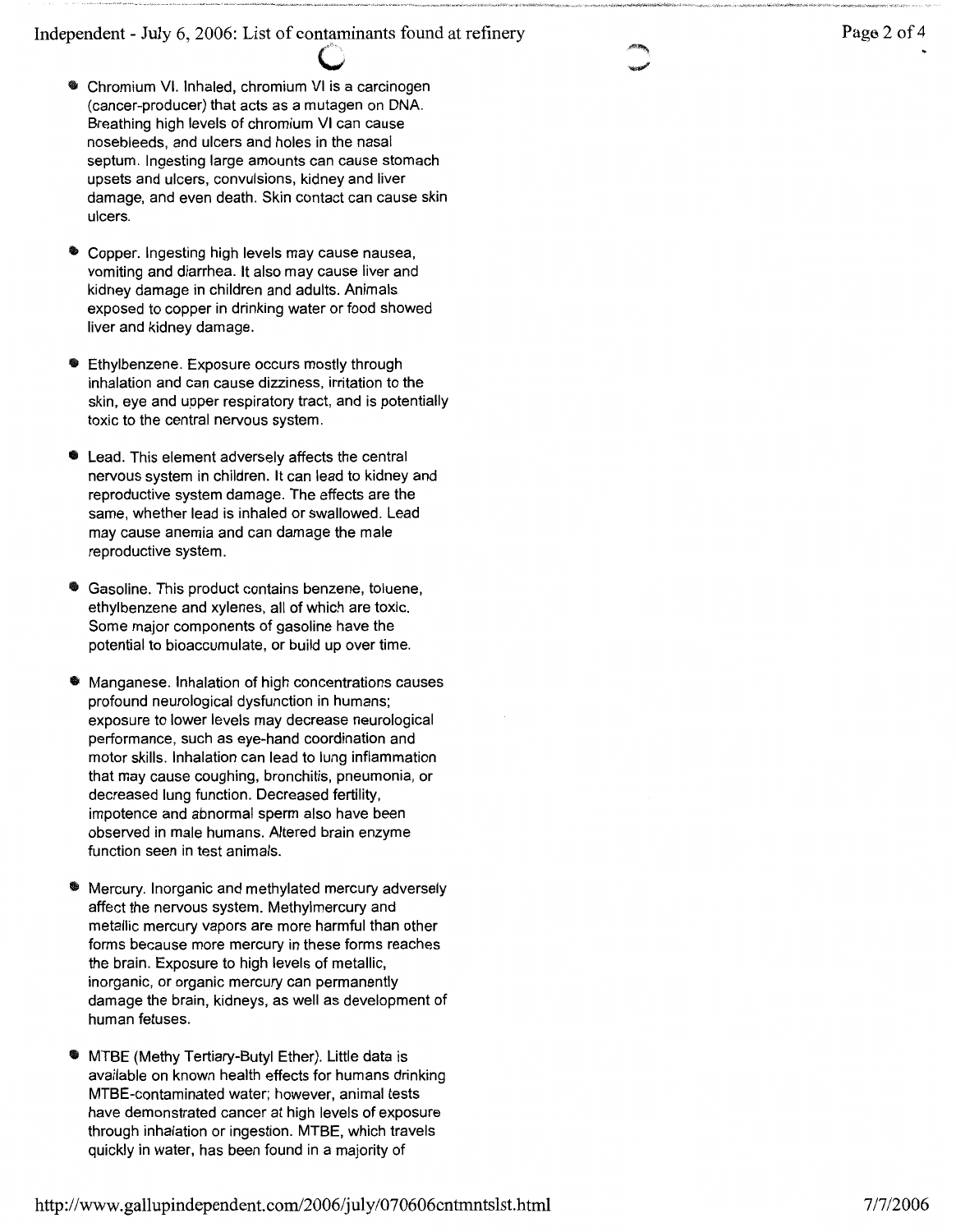Independent - July 6, 2006: List of contaminants found at refinery

monitoring wells at the facility, and is known to have traveled offsite.

- Naphthalenes. Ingestion causes weight loss, diarrhea, and lethargy in rats. Mice that inhaled naphthalene showed inflammatory lesions in the lungs, which increased with larger doses. Exposure of humans to naphthalene vapors caused nausea, vomiting and abdominal pain. Anemia has been repeatedly documented in humans, particularly infants. Ingestion has resulted in toxic effects to the kidney.
- Nickel. The most common reaction in humans is a skin rash at the site of contact. Occupational exposure can result in chronic bronchitis and reduced lung function.
- Nitrate. Exposure has been shown to result in cyanosis, or "blue baby syndrome" in infants under 3 months of age.
- PAHs (Polycyclic Aromatic Hydrocarbons). Some PAHs may produce cancer. Lab animals have developed lung and stomach cancer. Routes of entry include inhalation, ingestion, or through breast milk. PAH's do not dissolve easily in water and attach to solid particles and settle to the bottom of lakes or rivers. High incidences of tumors and other abnormalities have been documented in areas of PAH contamination. PAH studies of fish in the San Juan River Basin have been limited. However, bile from nine fish from the lower Animas River was sampled. Five of the fish had open sores and lesions.
- Selenium. Short-term exposure to high levels can cause nausea, vomiting and diarrhea.
- Toluene. Adversely affects liver and kidney function through ingestion, causing significant increases in the weights of these organs. Inhalation results in adverse neurological effects in humans. Low to moderate levels can cause tiredness, confusion, weakness, drunken-type actions, memory loss, nausea, loss of appetite, and hearing and color vision loss. Toluene has been linked to birth defects in children of exposed mothers.
- Xylenes. Common exposure routes are inhalation and absorption. Short-term and long-term exposure to high levels can cause headaches, lack of muscle coordination, dizziness, confusion, irritation to the skin, eyes, nose and throat, and lung problems.
- \* Zinc. Short-term effects of ingestion include stomach cramps, nausea and vomiting. Long-term exposure may result in anemia, damage to the pancreas, and may decrease levels of high-density lipoprotein (HDL) cholesterol.